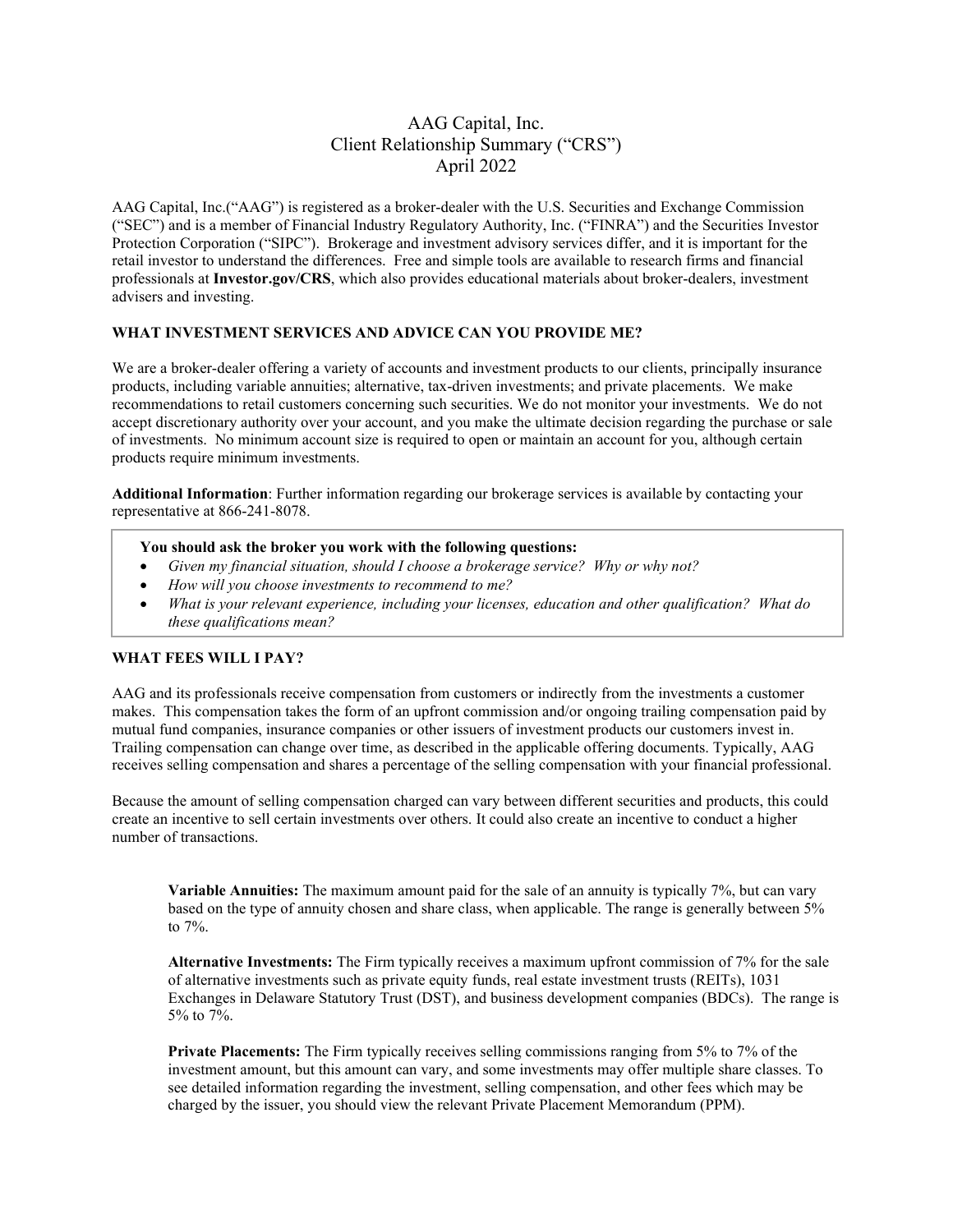**Insurance Products:** The Firm may receive compensation for certain insurance products sold through an affiliated insurance agency, AAG Insurance. The amount of upfront commission can vary greatly depending on the product type and carrier but is typically 20% to 100% of the first 12 months in premiums charged. The Firm may also receive a trail payment in the range of 1% to 25% of subsequent premiums, if any

**Understanding Share Classes.** The amount of upfront selling compensation versus trailing compensation charged on certain products, such as variable annuities, will vary, depending on the share class selected. In order to see a complete list of the share classes available for a particular investment and their respective costs, you should review the investment prospectus, offering document, and/or other transaction statement. We will recommend the share class that we believe is in your best interest.

**Product Costs and Fees**. Many investment products charge fees and costs that are separate from and in addition to the commissions and fees that the Firm and financial professionals receive. Customers can be charged direct fees and charges by the product providers for miscellaneous account and transaction services, including, but not limited to transaction processing, transfers, ticket charges and legal transfers. In some cases the Firm may receive a portion of these fees. For a complete list of these charges and fees you should review your account agreement and/or fee schedule and discuss with your financial professional.

**Registered Representative Specific Compensation.** A Registered Representative's compensation package typically includes a percentage of the selling compensation described herein, but he/she may also receive salaries and other cash or non-cash compensation and benefits that may or may not be tied to the amount revenues they generate. In addition, your financial professional can receive a greater percentage of their sales revenue, based on the total revenue they generate. Accordingly, your sales representative has an incentive to recommend more costly products or recommend additional transactions to obtain a greater percentage of the overall revenues.

Fees and costs will reduce any amount of money you make on your investments over time. Please make sure you understand what fees and costs you are paying.

**Additional Compensation from Third Parties.** In addition to the sales compensation described above, the Firm also receives additional compensation from third parties. This additional compensation creates an incentive for the Firm to recommend certain investments over others and in some cases to recommend continuing to hold them.

**Trailing Compensation:** The Firm receives trailing compensation, including12b-1 fees, which are paid from certain investment sponsors for mutual funds, annuities, and alternative investments. The amount can vary based on the product and amount invested. For mutual funds annuities and alternative investments trailing fees can be as high as 2%.

**Non-Cash Compensation and Marketing:** The Firm and its employees occasionally receive compensation that is not transaction based from investment sponsors. This includes entertainments such as tickets to a sports game, costs associated with dinner, small gifts valued less than \$100, or marketing fees for workshops, events, and advertising.

**Affiliated Entities.** The Firm is affiliated with other entities, including those which offer insurance products and services. The Firm and your financial professional are incentivized to refer you to all of these affiliates as it generates additional compensation for the firm and financial professional, directly, or through the enterprise. We have a close working relationship with Accurate Wealth Management, which is registered with the Securities and Exchange Commission as an Investment Adviser, and with Accurate Advisory Group, Inc., a licensed insurance agency. Many of our registered representatives are associated with one or both of these entities and some of our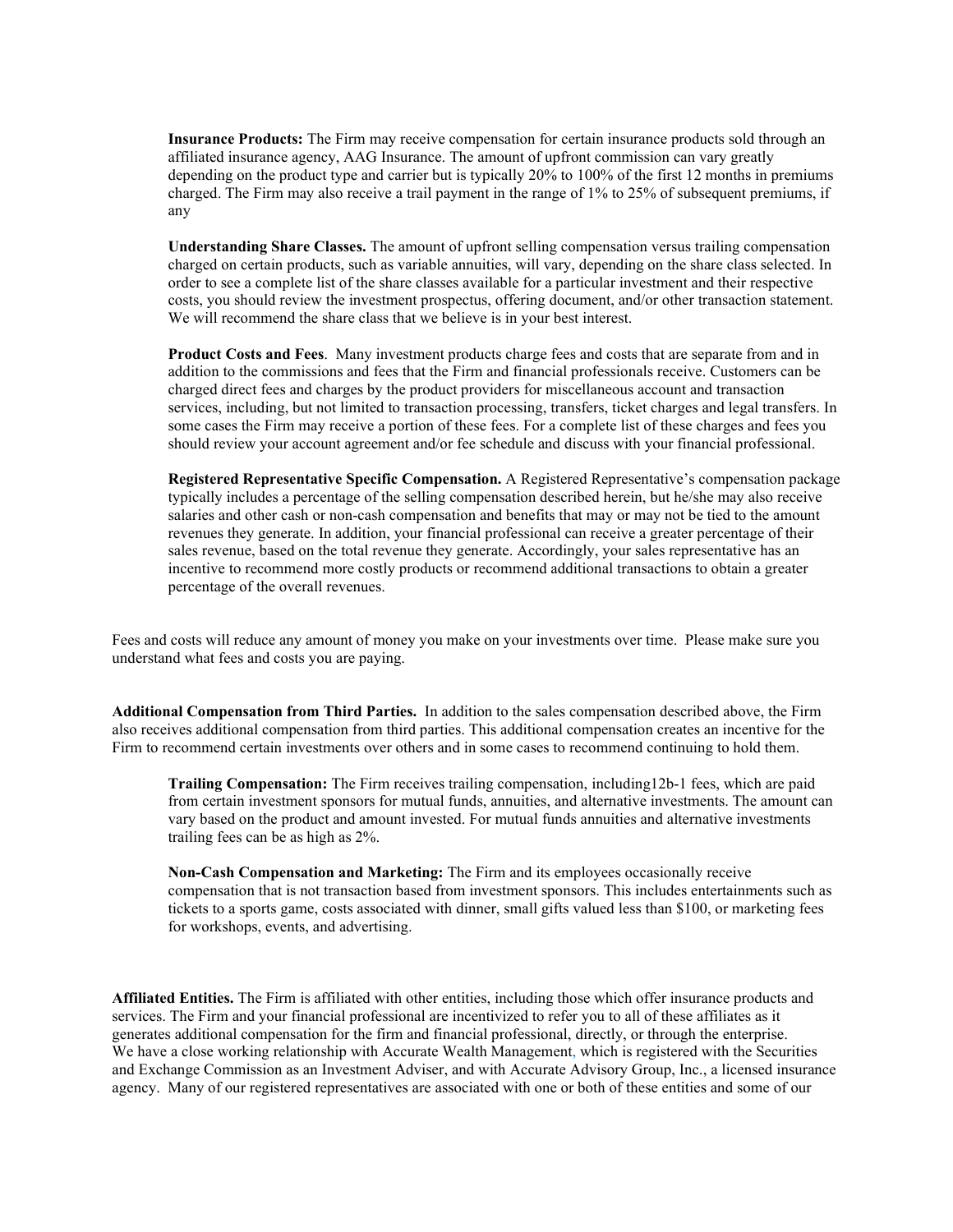employees perform certain support functions for them, for which we receive fixed compensation which is negotiated as part of an expense sharing agreement.

**Additional Information**: More detailed information regarding fees and costs associated with your account can be obtained by contacting your representative at 866-241-8078.

### **You should ask the broker you work with:**

*Help me understand how these fees and costs might affect my investments. If I give you \$10,000 to invest how much will go to fees and costs, and how much will be invested for me?*

## **WHAT ARE YOUR LEGAL OBLIGATIONS TO ME WHEN PROVIDING RECOMMENDATIONS? HOW ELSE DOES YOUR FIRM MAKE MONEY AND WHAT CONFLICTS OF INTEREST DO YOU HAVE?**

When we provide you with a recommendation, we have to act in your best interest and not put our interest ahead of yours. At the same time, the way we make money creates some conflicts with your interests. You should understand and ask us about these conflicts because they can affect the recommendations we provide you.

When we provide investment advice to you regarding your retirement plan account or individual retirement account, we are fiduciaries within the meaning of Title I of the Employee Retirement Income Security Act and/or the Internal Revenue Code, as applicable, which are laws governing retirement accounts. The way we make money creates some conflicts with your interests, so we operate under a special rule that requires us to act in your best interest and not put our interests ahead of yours. In making recommendations to you, we will consider alternatives among the limited kinds of products we sell.

Here are some examples to help you understand what this means:

- We have an incentive to have you make investments since you are charged fees for each investment; you will be charged more if you make more investments. We may receive additional compensation if you continue to hold an investment, which creates an incentive to recommend that you continue to hold an investment.
- We have a direct financial incentive to offer or recommend that you invest in certain investments because the issuer or sponsor of those investments or another third-party has entered into an agreement with us in which we are paid a cash fee and/or receive non-cash compensation related to the investments you make.

We seek to conduct ourselves in a manner consistent with our best interest obligations. Conflicts of interest that arise in providing brokerage services to your account are mitigated through supervision and disclosed to you.

**You should ask your broker:** *How might your conflicts of interest affect me, and how will you address them?*

#### **DO YOU OR YOUR FINANCIAL PROFESSIONAL HAVE LEGAL OR DISCIPLINARY HISTORY?**

Our firm and our registered representatives do not have any disciplinary history. Visit Investor.gov for a free and simple search tool to research our firm and our financial professionals. To report a problem to the SEC, visit Investor.gov or call the SEC's toll-free investor assistance line at (800) 732-0330. To report a problem to FINRA, call 301-590-6500. If you have a problem with your investments, investment account or a financial professional, contact us in writing at AAG Capital Inc., 2211 Ashley Oaks Circle, Wesley Chapel, FL 33544..

#### **You should ask your broker:**

*As a financial professional, do you have any disciplinary history? For what type of conduct?*